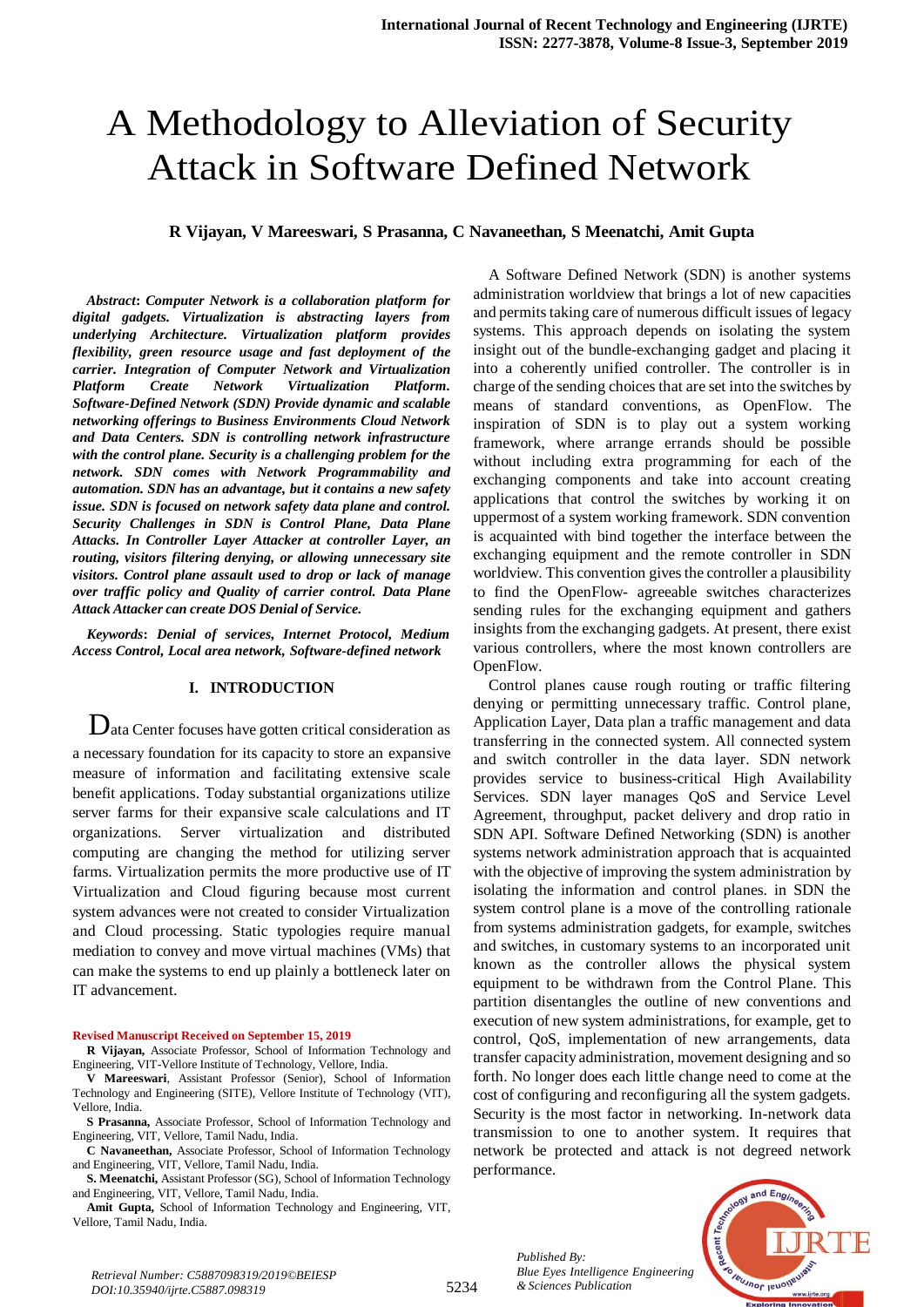### **II. RELATED WORKS**

OpenFlow is included into the network shape to govern the network flows and diverts the site visitors via a direction that it's far inspected by way of the preinstalled protection gadgets (Network intrusion detection device (NIDS), firewall, etc.). Employing the SDN infrastructure will simplify the community operator's task in a huge cloud infrastructure. The changes in the glide directions and community guidelines can without difficulty be performed by way of running easy scripts on the controller to be able to install new drift entries on the switches. [1].

Comparable technique Snort, an Intrusion Detection Systems (IDS), is used to screen community site visitors and measures to pick out mischievous sports in the community. Intrusion Prevention System (IPS) is an IDS that has the power to and OpenFlow modules. In this method, the cloud networking environment is dynamically reconfigured utilizing the electricity of OpenFlow switches in actual time to dynamically detect and prevent the assaults[2]. ]isplay the need of constructing protected and honest SDNs in the layout segment. Bringing replication, variety and dynamic switch affiliation to SDN manipulate platform design are the main arguments described as mitigation techniques for several danger vectors that enable them to make the most of SDN vulnerabilities. In the proposed instance by means of enforcing some of the replicated controller's competencies. Meanwhile, the switches need to have the potential to dynamically partner to the controllers. [3]

A DDoS detection technique built into the NOX controller-based totally on Self-Organizing Maps (SOM). SOM is an unsupervised synthetic neural community trained with the functions of the network go with the flow that is periodically accumulated from the switches. The traffic is assessed as either regular or ordinary based on the SOM sample. This detection method as shown in parent 10 runs in 3 modules jogging periodically inside a loop inside the NOX controller [4]. New era database that does the truly difficult work of OpenFlow information preparing for DDoS assault location. OpenFlow or "inspected stream", is an industry-standard for bundle trade at Layer 2 of the OSI show. To keep the authentic movement running and give source-and-goal based sifting OpenFlow. To do DDoS alleviation along these lines requires heaps of arrangement and a solid comprehension of the system streams. [5]

OpenFlow DDoS Shield that screens streams on an open stream switch. On the off chance, that the number of parcels got in 5 seconds surpasses 3000 then the number of bundles will be considered in every second length. On the off chance that the number parcels every second surpass 800 for 5 persistent circumstances then an assault is identified and the DDoS safeguard will begin dropping the approaching bundles until the stream passage times out [6]. The stream measurements sent from the open stream change to the controller to locate the extensive spikes in a movement that could be indications of an assault. The OpenFlow controller technique streams are introduced on the changes to drop the movement from the speculated sources. The proposed location strategies incorporate utilizing bundle symmetry and brief hindering of the movement. In routine activity express, asymmetrical conduct exists between the two sides of a correspondence. In the learning stage, the symmetry proportion is investigated in the system. [7]

The edge for a consistent number of times, an assault will be accounted for. There are various confinements to this strategy. At the point when the number of hosts under assault inside the system rise or when the whole system is under assault the entropy discovery will fall flat. , the backup controller will take over if one controller malfunctions. The controllers ought to be designed with interoperation Then the heap of the movement increments in the system with true blue activity in the pinnacle times utilizing the proposed entropy location instrument alone will bring about false-positive assault recognitions[8].SDN Security and Research on SDN Architecture and Security Exterminating Network Prominence in Software-Defined Networks. Challenges and Effects Comparison of Software Defined Network SDN Security Attacks in SDN Implementation Strategies [9].RSSI Constructed Method Radio set signal power value is used to discover Sybil node in network Radio set Resource Testing Radio channel allocation Assign every node a specific radio channel to conversation with neighbor node Random Key pre-distribution Random key assigned to node for verbal exchange in every pair Cryptography options Public key infrastructure is used encryption or decryption of information with use of public and private keys [10].

Code Attestation an undisclosed hash rate is accompanying by means of the node and used as interchange rate among nodes for communiqué Secure AODV approach Uses Hop count and neighbor id base Detection. The influence of the Sybil Attack and Security issue in Software Defined Network security in mobile SDN is a major issue. Software Defined Network efficiency and protection are compromised to create instability, disrupt network performance lowering fault tolerance, functionality and assault on confidentiality, integrity and on hand of records in the network.[11].[12]Authors discussed a Policy-based approach to control and defend the SDN domain behaviour. They have developed a Policy-based Security application for ONOS SDN controller by presenting a high-level overview of the application that helps to mitigate some of the real-time attacks towards the SDN domain.

[13]Authors propose a mitigation mechanism to limit the attack rate using the token bucket model. With the control of token add rate and bucket capacity, it avoids the table overflow on the victim switch.SDN intention revolutionizes networks with the aid of decoupling the Data or Control Planes then consequently providing a lot greater agility, flexibility, or end-to-end control; then it is such as is wanted lately by using Cloud Computing. SDN advantages intention enable each Enterprises then Cloud service carriers in accordance with enhance their functions and their user's experience. Security features the use of Software-Defined Networking (SDN) specifies necessities because of certain a framework for security purposes primarily based on network virtualization. Centralized firewall provision and DDoS-attack. Permanency. [14].



*Retrieval Number: C5887098319/2019©BEIESP DOI:10.35940/ijrte.C5887.098319*

*Published By:*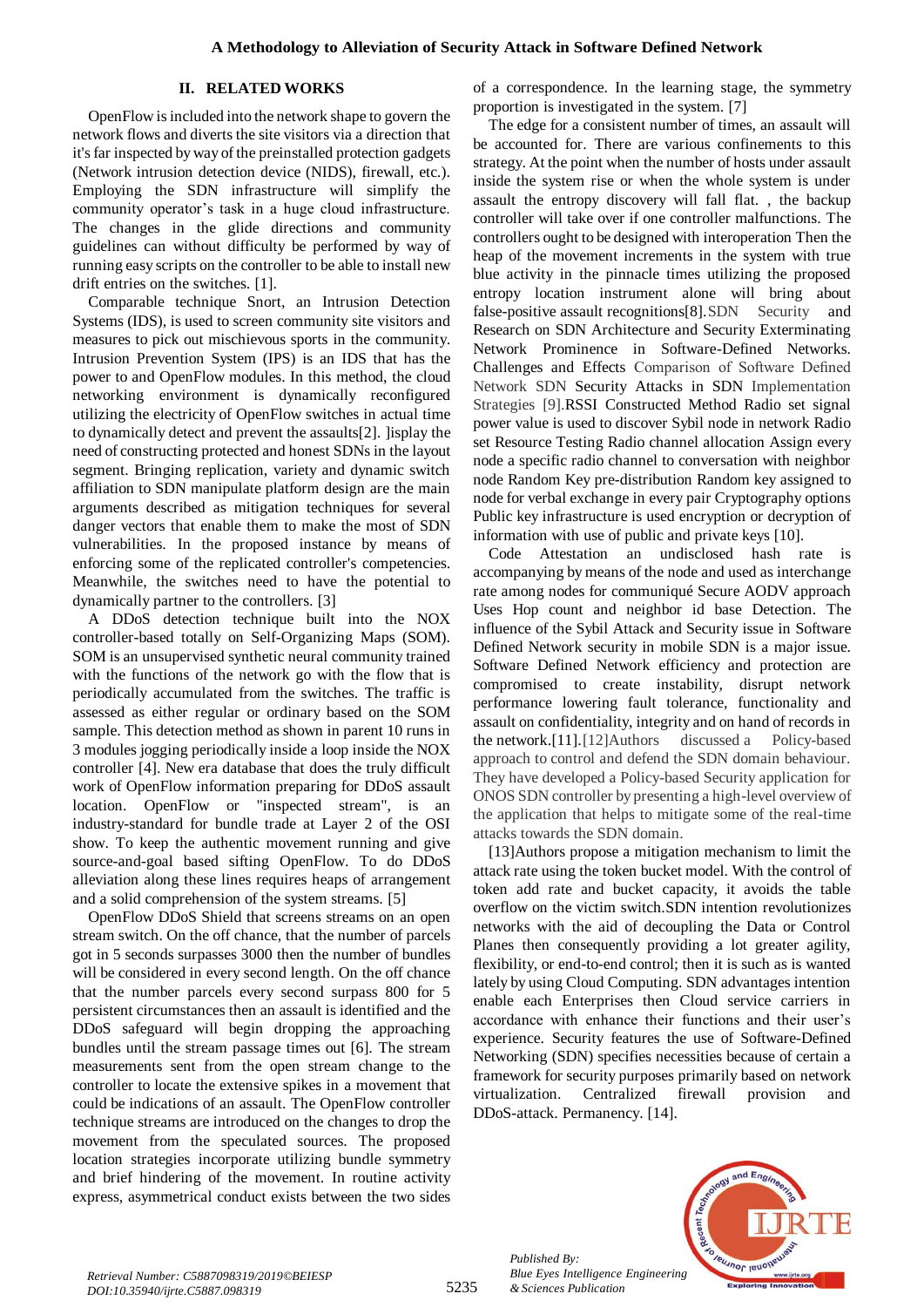### **III. PROPOSED MITIGATION OF SECURITY ATTACK IN SOFTWARE DEFINED NETWORK**

The SDN structure is extraordinarily bendy; it can perform with extraordinary kinds of switches and at unique protocol layers. SDN controlled switches may be applied for Ethernet switches Internet routers, transport switching, or application layer switching and routing. SDN is predicated on the commonplace features discovered on networking gadgets, which contain forwarding packets based on a few forms of float definition.

In Controller Layer Attack the attacker at the control plane cause rough routing, traffic filtering denying, or permitting unnecessary traffic. Control plane attack used to drop or loss of control over traffic policy and Quality of service management. In Data Plane Attack the attacker can create DOS Denial of Service attack from inside or outside devices and overflow the data plane capacity. an attacker can spoof new flow in a network resource exhaustion Attacker continuous attack packet in the target, Attacker will be single or many.

SDN network provides service to business-critical High Availability Services. Attacking on SDN layer attacker can reduce the QoS and Service Level Agreement breach which cause loss of reputation and money for an organization using a backdoor is SDN API. The attacker is middle of client and server connection this gathers information on both client and server-side and saves data packet for analysis. The attacker is middle of client and server connection this gathers information on both client and server-side and saves data packet for analysis.

In this proposed approach as in Fig. 1 prevention of attack in OpenFlow controller done by the development of SDN topology and analysis of security vulnerability in a network system, development of Secure Controller to prevent SDN system from the DDoS attacker and implement an efficient method to find a vulnerability in SDN Network.

In this proposed approach prevention of attack in OpenFlow controller done by the development of SDN topology and analysis of security vulnerability in a network system, development of Secure Controller to prevent SDN system from the DDoS attacker and implement an efficient method to find the vulnerability in SDN Network.

The single controller component subsumed through the controller switches practically control float tables whose sections can be populous best by means of the controller. Correspondence between the controller and the switches make utilization of an institutionalized convention and API. Most, as a rule, this interface is the OpenFlow particular, said in the long run new applications to arrange group site guests skim to meet particular association prerequisites for execution or security.



**Fig. 1. Proposed Desing of SDN**

# **A. Control Plane**

SDN Applications are initiatives so expressly, specifically, or routinely carry their regulation stipulations or desired provision lead according to the SDN Controller thru NBIs. Moreover, those may deplete an anxious point of view over the system because of their internal primary leading purposes. An SDN Application involves some SDN Application Logic then at least some NBI Drivers. SDN Applications may additionally themselves find some other layer concerning anxious system control, within that pathway providing at least some large quantity NBI(s) thru odd NBI operator.

### **B. Network Plane**

*Published By:*

*& Sciences Publication* 

SDN Controller is a sensibly gray element responsible because of interpreting the necessities beyond the SDN Application layer beneath in accordance with the SDN Datapath providing the SDN Applications along with a conceptual point of view of the provision (which may also contain insights yet occasions). An SDN Controller consists of at least some NBI Agents, the SDN Control Logic, then the CDPI driver. Definition as like an intelligently unified article neither recommends nor blocks execution factors over interest, because of example, the agreement about a number of controllers, the revolutionary affiliation about controllers, conformation interfaces into controllers, nor virtualization or slicing on system assets.

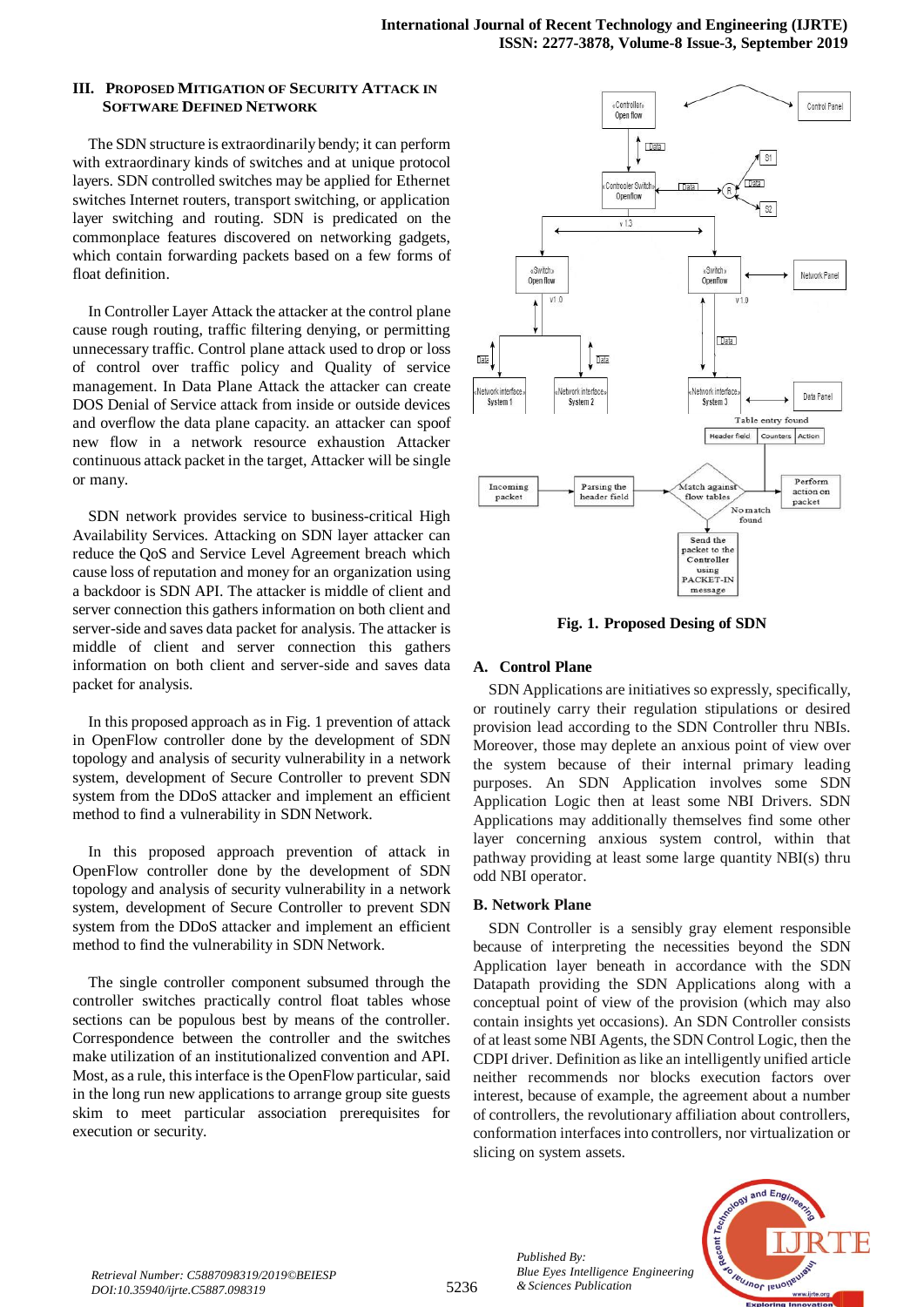## **C. Data Plane**

The SDN Data plan is a coherent system gadget, which empowers deceivability and uncontended availability of the whole system and deals with all data transmission.

## **D. Entire Process flow chart for SDN communication**

An SDN based system management server that connected to a database system. Plugin-container is connected to another system. A DHCP agent is connected to a message queue and provides IP allocation in the system. SDN services manage the entire network and transmission of data. In a huge undertaking system, the sending of a solitary controller to deal with all system gadgets would demonstrate cumbersome or undesirable. SDN space might be committed to an arrangement of clients who execute their own particular profoundly tweaked protection strategies, requiring that some systems administration data in this area (for instance, organize topology) not be unveiled to an outside element. A bearer's system may comprise parts of the conventional and more current foundation. Separating the system into different, separately sensible SDN spaces takes into consideration adaptable incremental organization. At the point when the parcel sent to a port utilizing the yield activity, Gathering Process parcel through indicated gathering. The new packet arrived in OpenFlow switch with IP and mac information. Switch send information to the controller and the controller is managing table for routing. Protocol agent UDP and TCP are supported in this process as shown in Fig 2.





# **IV. DETECTION AND MITIGATION**

# **A. Methodology for DDoS Attack**

This detection algorithm is designed founded on three essential standards including Entropy version of vacation spot IP deal with, glide Initiation price and learn of flow Specification. The proposed detection algorithm may also be damaged in seven phases**.** Packet Delivery Ratio Calculation and Comparison. Packet Drop Ratio Calculation and Comparison. Discovering the attacker, if an attack is suspected identify this IP and MAC address. Add information to the OpenFlow controller switches in the attack route for flow records and finding out the blocking action. Updating routing path and table.



**Fig. 3. Implementing attack mitigation in the controller**

## **B. Methodology for OpenFlow Controller**

The method of OpenFlow Controller, the subsequent parameters have been considered for the trying out of both latency and the throughput. The controller is programmed in python or routing programming language to prevent the attack. Controller Programming to prevent or mitigate SDN network to-dos and DDoS attack.

| Table- I: Lists added to the controller |
|-----------------------------------------|
|-----------------------------------------|

| # Statistics Lists |                                                      |
|--------------------|------------------------------------------------------|
| <u>count</u> = 0   | # Counting the number of incoming packets, ent Dic = |
|                    | #Hash table for the IP address and its occurrence    |
|                    | ipList = [] # List of IP addresses                   |
|                    | $distEnt = []$ # Listofentropies                     |

## **C. Implementation setup**

The simulation and checking out of the proposed technique for DDoS detection defined thru the subsequent sections. The algorithm is implemented at the python-based OpenFlow controller in the Estimate virtualized network environment. Bonesi scripts are used to generate do Dos traffics at the network hosts during the simulation. The test condition was done on OpenFlow controller programming. Using VMware workstation virtual machine Estinet tool NAT Ethernet interface speed confinements, both of the controllers and on a similar host (Intel Core i5-5200U 1.6 to 2.6 GHz CPU with 2 core and 4 logical, 16GB DDR3 ram)running (64-bit system and Installed VMware, Wireshark). Estinet is a tool used to simulate the software program defined Networks, allowing a simple and brief technique to create, engage and customize prototypes for software program described Networks. Estinet lets in community topologies to be distinctive parametrically. It also permits configuration of a number of overall performance parameters for every virtual hyperlink. This is important for simulating real-world systems and a requirement to put in force maximum assault eventualities simulated on this thesis. In Estinet IP, the address is started 10.10.10.10 so all attached component starting IP is 10.10.10.100 – 10.10.10.255.

In this method, a controller programmed to detect malicious node and record system IP and MAC that used to communicate to another system. Controller blocked IP and MAC address in the entire network. Attacker data packet is denied in the entire network. the component is finding a malicious node with id, the controller is blocked this malicious node.



*Retrieval Number: C5887098319/2019©BEIESP DOI:10.35940/ijrte.C5887.098319*

*Published By:*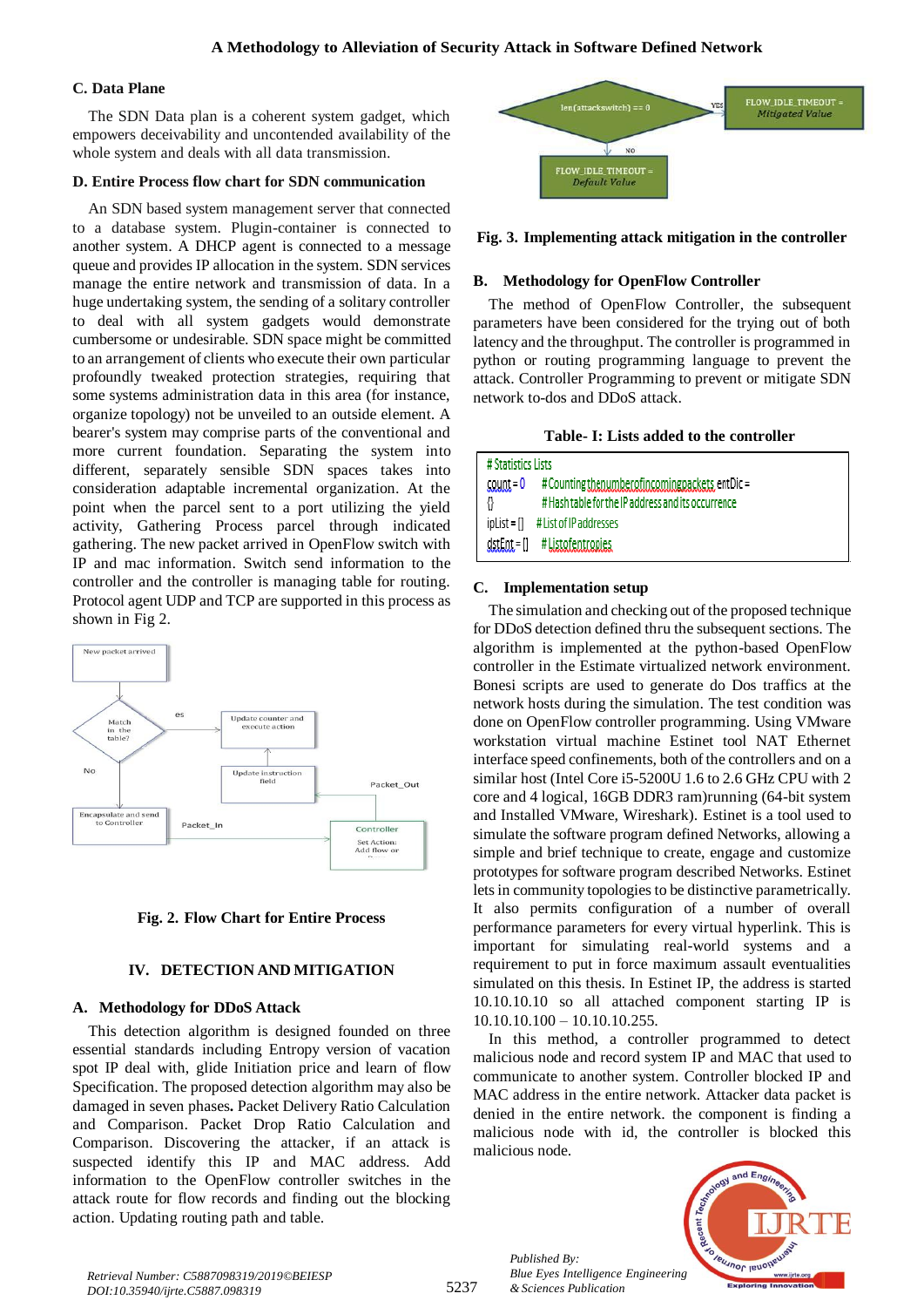#### **International Journal of Recent Technology and Engineering (IJRTE) ISSN: 2277-3878, Volume-8 Issue-3, September 2019**



**Fig. 4. Flow Diagram for Design and Implementing**

Techniques for Identify and Prevent from Attacks are OpenFlow Controller to Detect Malicious Node, QoS Performance Analyzer to Check Performance, Data Packet DeliveryRatio and Data Packet Drop Ratio as shown in Fig 5 to 8.



**Fig. 5. SDN based topology when dos attack happen**



**Fig. 6. SDN Topology with all component is working**



#### **Fig. 7. SDN based topology when dos attack happen**



**Fig. 8. SDN based topology mitigate dos attack**

#### **V. RESULT AND DISCUSSION**

Examine attack, defense and monitoring mechanisms in the SDN environment and the opportunity of deployment of techniques current in current networks. Current studies on SDN protection is in its preliminary section. However, monitoring is in recent times mostly completed at the host or community stage in attacked networks that are nearly impartial on community structure.



*Retrieval Number: C5887098319/2019©BEIESP DOI:10.35940/ijrte.C5887.098319*

*Published By:*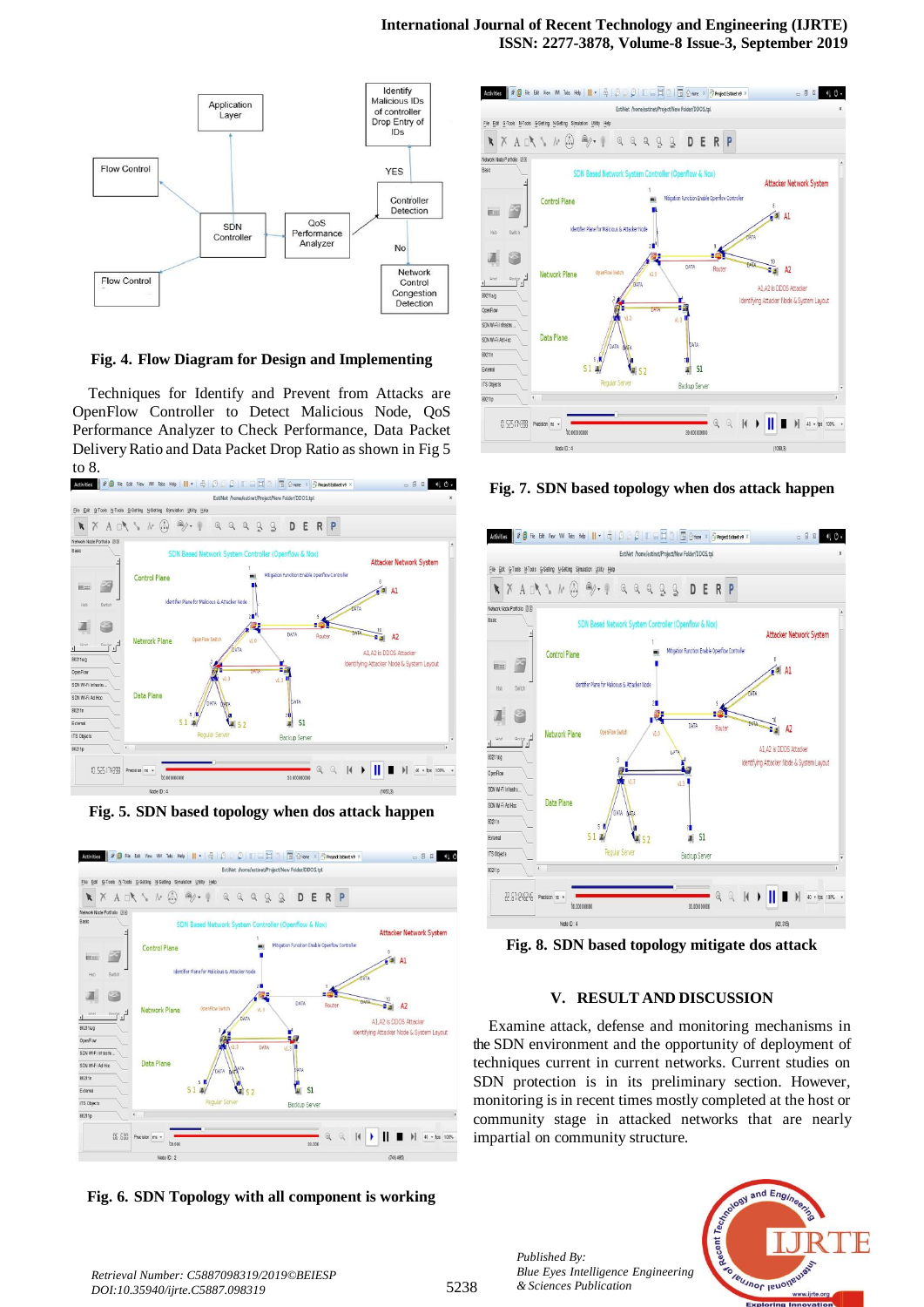There are many variants of DDoS assaults as properly as protection mechanisms against them for modern networks. Consider that the one's strategies. For the detection of DDoS, assaults are very frequently used waft-based traffic monitoring strategies. Due to the flow-based, totally nature of SDN, it is feasible tomake detections in each plane. However, detection mechanisms deployed in the controller without the right aggregation of community site visitors may want to overload the communication amongst manage and facts plane. In addition, the floating table in a network tool has boundaries. Proposed that some of those troubles will be resolved by means of including a few minimal intelligence to the records plane gadgets.

Parameters for Analysis are taken into consideration to generate results and analyze are Throughput is the system utilizes bandwidth in given time, Data Packet Delivery Ratio is Data packet delivery to the system without any loss, Data packet Drop Ratio is Data packet drop by the system in data transmission and quality of Service Delivery is Availability of system and system response. The result and analysis using Wireshark protocol analyzer and Estinet connected component generate a log file for analysis. This result is designed using both Combination of Wireshark and log file.

## **A. Before Attack**

The system is working, no issue detected.

**Table II: Throughput system vs. bandwidth. (Before Attack)**



**Fig. 9. Throughput system vs. bandwidth. (Before Attack)**

The Total LAN bandwidth in Topology is 16 Mbps. Max bandwidth used by the backup server is 12 Mbps as shown in Fig 19.

## **Table III: Value of System ID and Data Packet Delivery. (Before Attack)**

| Sys ID     |    |    |    |    |    |     |     |
|------------|----|----|----|----|----|-----|-----|
| <b>DPD</b> | 20 | 40 | 60 | 70 | 80 | 100 | 140 |

The Total Data packet Transmit in topology is 160. Different packet for Different Nodes Max Data Packet Received is 140 as shown above in Fig. 10.



**Fig.10: No. of Data packet received vs. System. (Before Attack)**

## **B. After Attack**

**Table IV: Value of System ID and Bandwidth. (After** 



**Fig.. 11. Throughput system vs. bandwidth. (After Attack)**

The DoS and DDoS attack in the network the bandwidth utilized is less and remaining bandwidth is waste Utilize bandwidth max 4Mbps as in Fig.11

### **Table V: Value of System ID and Data Packet Delivery.**



**Fig. 12. No. of Data packet received vs. System. (After Attack)**



*Retrieval Number: C5887098319/2019©BEIESP DOI:10.35940/ijrte.C5887.098319*

*Published By:*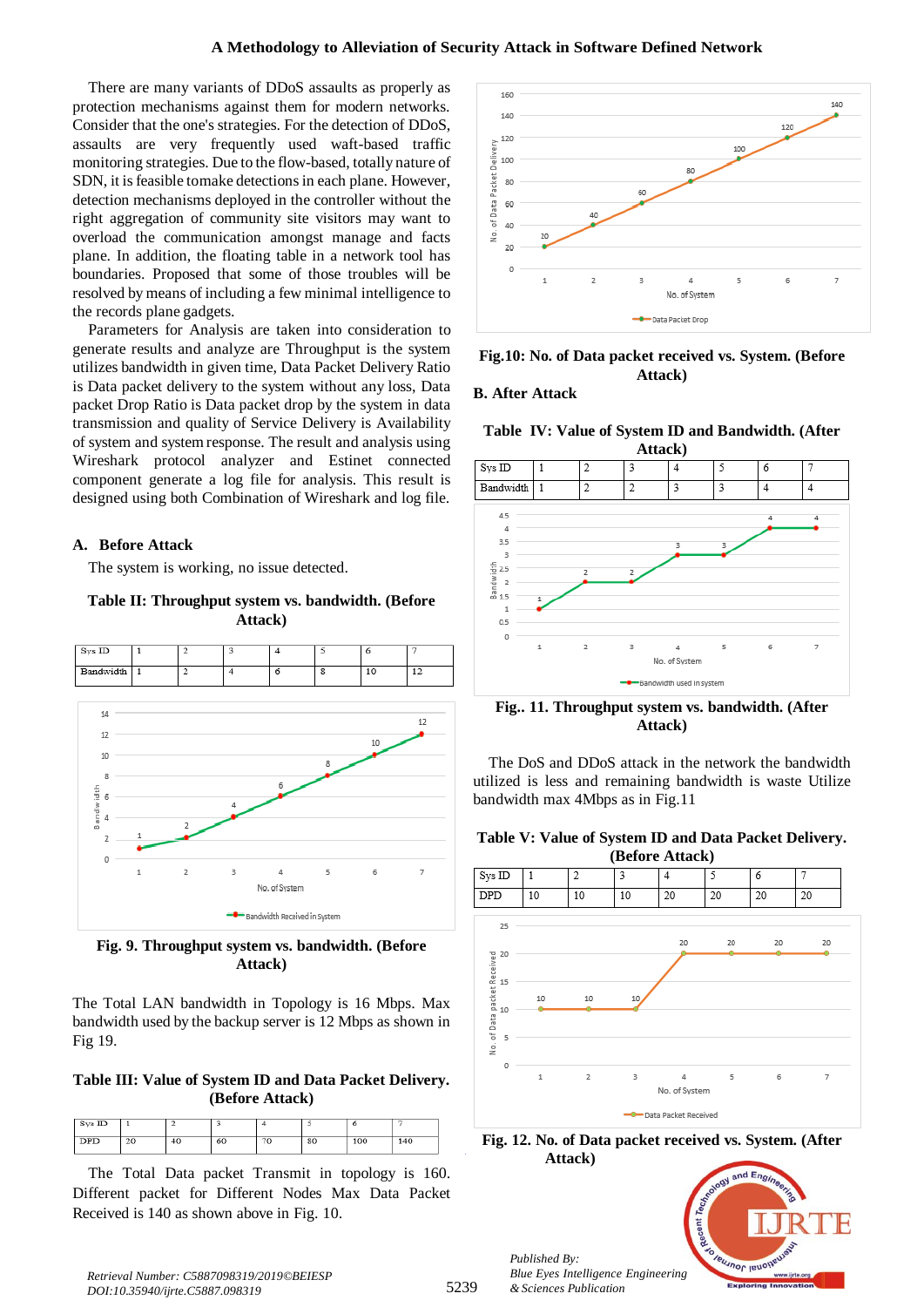DoS and DDoS attack in the network Data packet delivery ratio is very less remaining Data packet is dropped and received data packet also not useful as shown in Fig.12.

## **C. After using Mitigation Method**

**Table-VI: Value of System ID and Bandwidth. (Before** 



**Fig. 13. Throughput system vs. bandwidth. (Before Attack)**

After applying the mitigation method, half of the bandwidth is used and half of the bandwidth is waste as shown in Fig 13. Table VII: Value of System ID and Data Packet Delivery.

(Before Attack)

| Sys ID |    |    |    |    |          | v  |    | C<br>╯ |
|--------|----|----|----|----|----------|----|----|--------|
| D      | 10 | 20 | 30 | 40 | 50<br>∍⊍ | 60 | 70 |        |



**Fig. 14. No. of Data packet received vs. System. (After Mitigation)**

After applying the mitigation method Data packet delivery ratio is half of the normal Data packet delivery ratio as shown in Fig.14.

#### **VI. CONCLUSION**

Networks can hit upon an attack whilst seventy-five % to 100% of traffic is DDos. It is agreed along up to the expectation it is an effective strategy of addressing the detection on DDoS into SDN including precision or efficiency. Protecting the system of SDN by using detecting DDoS, attacks became the middle of these studies. Dos attack is mitigate using OpenFlow Sdn controller, and the network is working in attack condition. The controller also

identifies and blocked a unique attacker address in address table then it is not communicated to others.

#### **REFERENCES**

- 1. Gupta, A., Sukheja, D., & Tiwari, A. (2015). Impact of Sybil Attack and Security Threat in Mobile Adhoc Network. International Journal of Computer Applications, 124(9).
- 2. Sezer, S., Scott-Hayward, S., Chouhan, P. K., Fraser, B., Lake, D., Finnegan, J., & Rao, N. (2013). Are we ready for SDN? Implementation challenges for software-defined networks. *IEEE Communications Magazine*, *51*(7), 36-43.
- 3. Lim, S., Ha, J., Kim, H., Kim, Y., & Yang, S. (2014, July). An SDN-oriented DDoS blocking scheme for botnet-based attacks. In *Ubiquitous and Future Networks (ICUFN), 2014 Sixth International Conf on* (pp. 63-68). IEEE.
- 4. Nunes, B. A. A., Mendonca, M., Nguyen, X. N., Obraczka, K., & Turletti, T. (2014). A survey of software-defined networking: Past, present, and future of programmable networks. *IEEE Communications Surveys & Tutorials*, *16*(3), 1617-1634.
- 5. Tariq, U., Hong, M., & Lhee, K. S. (2006, August). A comprehensive categorization of DDoS attack and DDoS defense techniques. In International Conference on Advanced Data Mining and Applications (pp. 1025-1036). Springer, Berlin, Heidelberg.
- 6. Xing, T., Huang, D., Xu, L., Chung, C. J., & Khatkar, P. (2013, March). Snortflow: A openflow-based intrusion prevention system in cloud environment. In Research and Educational Experiment Workshop (GREE), 2013 Second GENI (pp. 89-92). IEEE.
- 7. Li, L., Zhou, J., & Xiao, N. (2007, December). DDoS attack detection algorithms based on entropy computing. In International Conference on Information and Communications Security (pp. 452-466). Springer, Berlin, Heidelberg.
- 8. Oshima, S., Nakashima, T., & Sueyoshi, T. (2010, February). Early DoS/DDoS detection method using short-term statistics. In Complex, Intelligent and Software Intensive Systems (CISIS), 2010 International Conference on (pp. 168-173). IEEE.
	- 9. YuHunag, C., MinChi, T., YaoTing, C., YuChieh, C., & YanRen, C. (2010, November). A novel design for future on-demand service and security. In Communication Technology (ICCT), 2010 12th IEEE International Conference on (pp. 385-388). IEEE.
- 10. Braga, R., Mota, E., & Passito, A. (2010, October). Lightweight DDoS flooding attack detection using NOX/OpenFlow. In Local Computer Networks (LCN), 2010 IEEE 35th Conference on (pp. 408-415). IEEE. 11. Hu, F. (Ed.). (2014). Network Innovation through OpenFlow and SDN: Principles and Design. CRC Press.
- 12. Karmakar, K. K., Varadharajan, V., & Tupakula, U. (2017, May). Mitigating attacks in Software Defined Network (SDN). In Software Defined Systems (SDS), 2017 Fourth International Conference on (pp. 112-117). IEEE.
- 13. Xu, T., Gao, D., Dong, P., Foh, C. H., & Zhang, H. (2017). Mitigating the Table-Overflow Attack in Software-Defined Networking. IEEE Transactions on Network and Service Management, 14(4), 1086-1097.
- 14. Hu, F. (Ed.). (2014). Network Innovation through OpenFlow and SDN: Principles and Design. *CRC Press*.
- 15. Mohan Kumar, M., and R. Vijayan.(2017). "Privacy authentication using key attribute-based encryption in mobile cloud computing." In *Materials Science and Engineering Conference Series*, 263(4), (pp 042069).
- 16. Singh, S., & Vijayan, R. (2011). Enhanced security for information flow in vanet using signcryption and trust level. *International Journal of Computer Applications*, *16*(5), (pp.13-18).



*Retrieval Number: C5887098319/2019©BEIESP DOI:10.35940/ijrte.C5887.098319*

*Published By:*